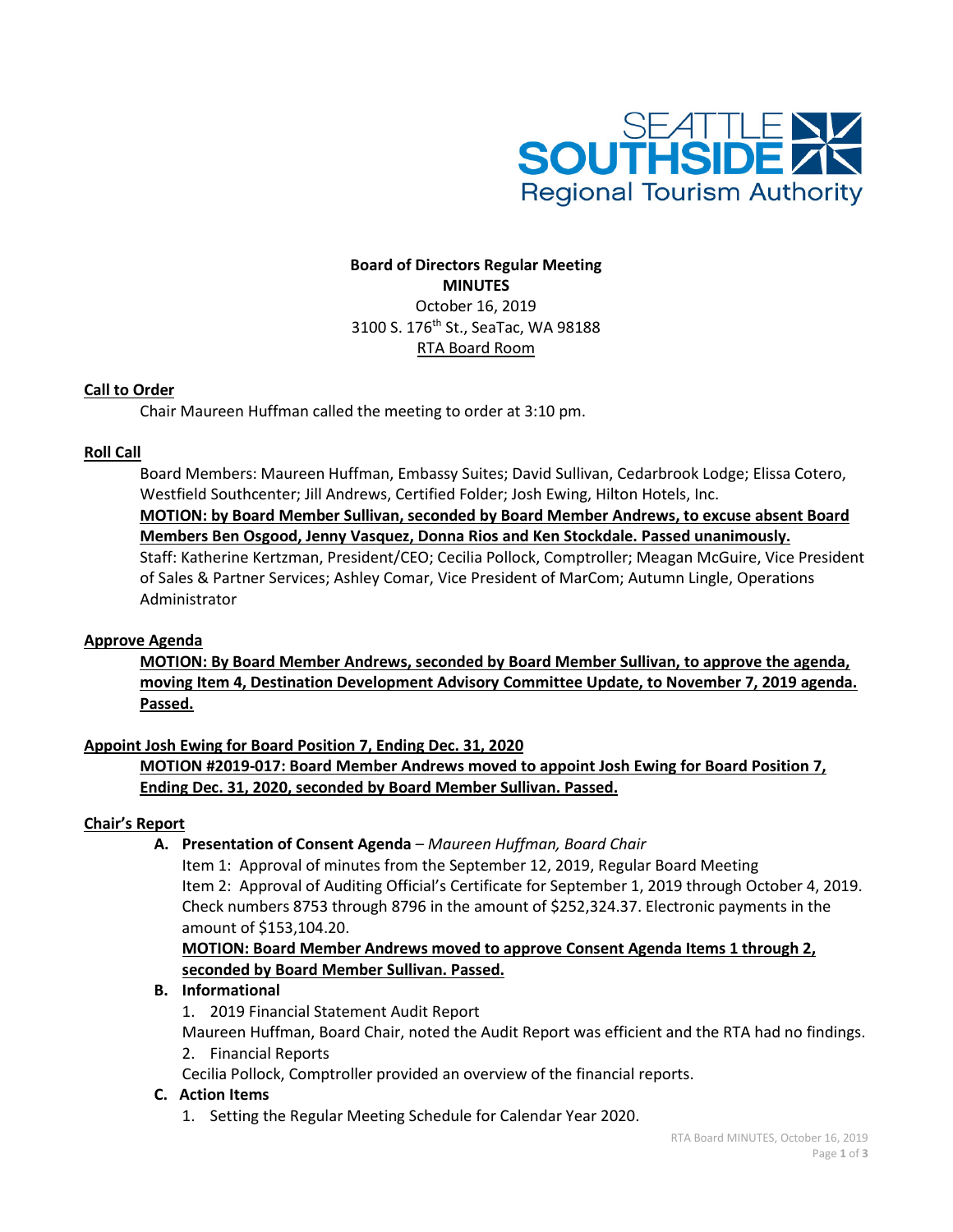**MOTION #2019-018: Board Member Andrews moved to approve Resolution No. 2019-003, setting the Regular Meeting Schedule for Calendar Year 2020, seconded by Board Member Sullivan. Passed.**

2. Re-appoint David Sullivan for a Successive Three-Year Term to Board Position 4, Term Ending on Dec. 31, 2022.

**MOTION #2019-019: Board Member Andrews, moved to reappoint David Sullivan for a Successive Three-Year Term to Board Position 4, Term Ending Dec. 31, 2022, seconded by Board Member Ewing. Passed.**

## **President's Report**

### **A. Informational:**

1. Resolution No. 2019-004, 2019 Budget Carryovers and Request to fill the Visitor Services & Social Media Specialist, Amending Budget Resolution No. 2019-002

## **B. Action Items:**

1. Approve Resolution No. 2019-004, 2019 Budget Carryovers and Request to fill the Visitor Services & Social Media Specialist, Amending Budget Resolution No. 2019-002

**MOTION #2019-020: Board Member Sullivan moved to approve Resolution No. 2019-004, 2019 Budget Carryovers and Request to fill the Visitor Services & Social Media Specialist, Amending Budget Resolution No. 2019-002, seconded by Board Member Andrews. Passed. Board Member Andrews abstained due to conflict of interest.** 

## **Staff Reports**

# **A. Informational:**

1. 2020 Budget by Division – Katherine Kertzman, President & CEO, provided an overview and answered questions regarding the 2020 Budget by Division.

- 2. MarCom Division *–* Ashley Comar, MarCom VP, provided a video and discussed the following:
	- a. GreenRubino SOW
	- b. Media Buy

3. Sales & Partner Services Division – Meagan McGuire, Sales & Services VP, discussed the following:

- a. Digital Edge
- b. Business Development

## **B. Action Items***:*

1. Approve the 2020 Detailed Division Operating Budget and Scope of Work as presented. **MOTION #2019-021: Board Member Sullivan moved to approve the 2020 Detailed Division Operating Budget as presented seconded by Board Member Ewing. Passed.**

2. Approve Budgeted Expenditures that exceed President & CEO's signing authority  **MOTION #2019-022: Board Member Andrews moved to approve Budgeted Expenditures that exceed President & CEO's signing authority, seconded by Board Member Ewing. Passed** 

- a. GreenRubino \$1,126,000 contract #2018-010 Amendment 1
	- o includes \$281,000 agency fees, \$770,000 Media Buy that includes \$605,000 with Cruxx per campaign schedule, and \$75,000 in Production costs.
- b. Expedia \$75,000 Standard Advertising Insertion Order
- c. Adopt a Highway \$40,035 Additional 2-year Standard Advertising Insertion Order for Extra Locations
- d. Digital Edge \$196,500 Contract 2019-011